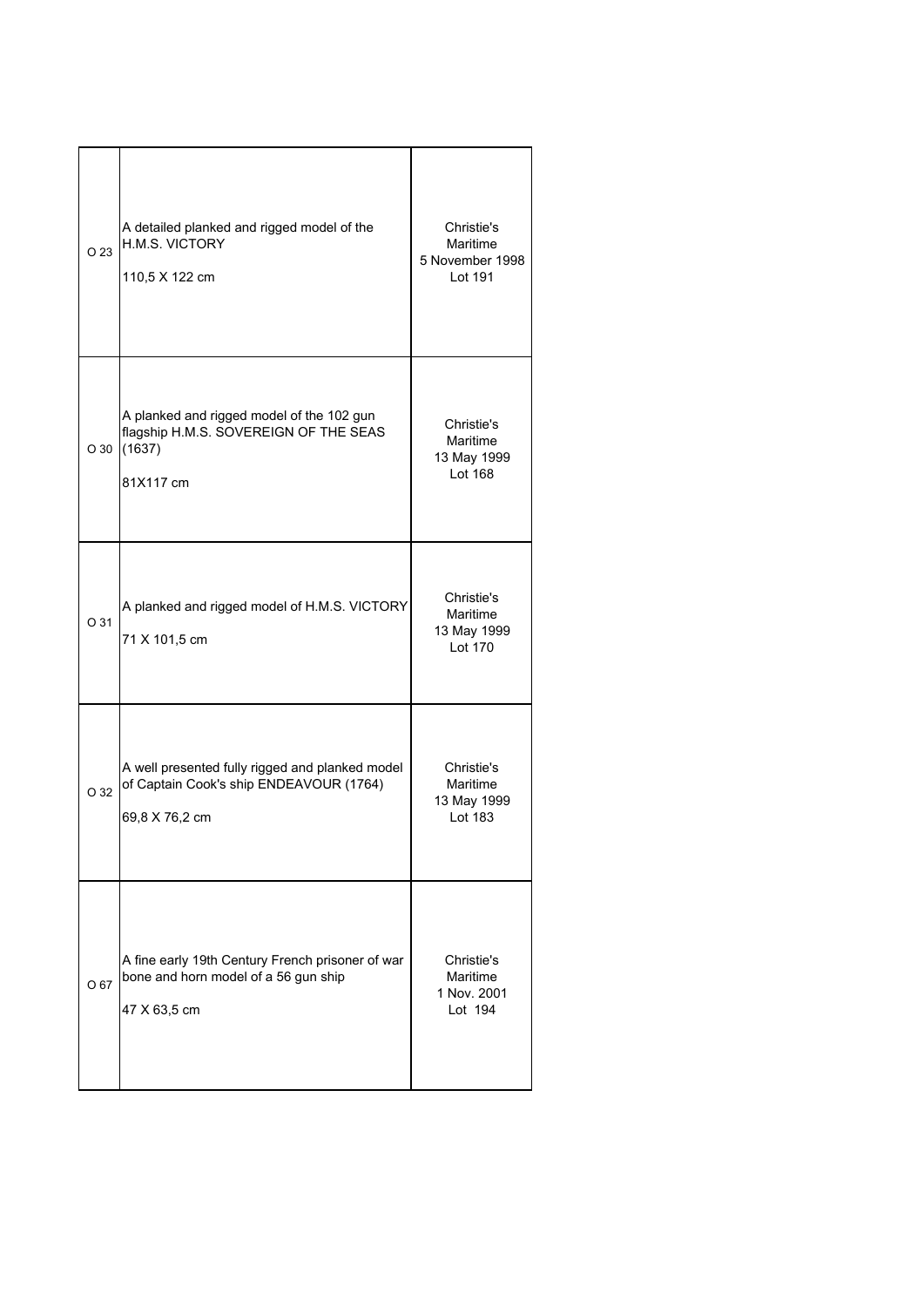|       | A French Prisoner-of-<br>war style model of the 4th rate 50-gun frigate<br>0 111 H.M.S. LEOPARD<br>56 X 73,5                                     | Christie's<br>Maritime and Naval<br><b>Battles</b><br>8 Nov 2006<br>Lot 245 |
|-------|--------------------------------------------------------------------------------------------------------------------------------------------------|-----------------------------------------------------------------------------|
| O 128 | A bone prisoner of<br>war model of First Rate warship<br>30,5 X 12 X 25,5 cm.                                                                    | <b>Bonhams</b><br>Science and Marine<br>21 March 2007<br>Lot 229            |
| O 129 | A fine bone prisoner<br>of war model of a three deck ship<br>19 X 14 X 21,5 cm                                                                   | <b>Bonhams</b><br>Science and Marine<br>21 March 2007<br>Lot 230            |
|       | A finely restored early<br>19th century napoleonic french prisoner of war<br>O 150 model of a second rate 90 gun ship of the line<br>84 X 99 cm. | Christie's<br><b>Maritime Models</b><br>16 May 2007<br>Lot 239              |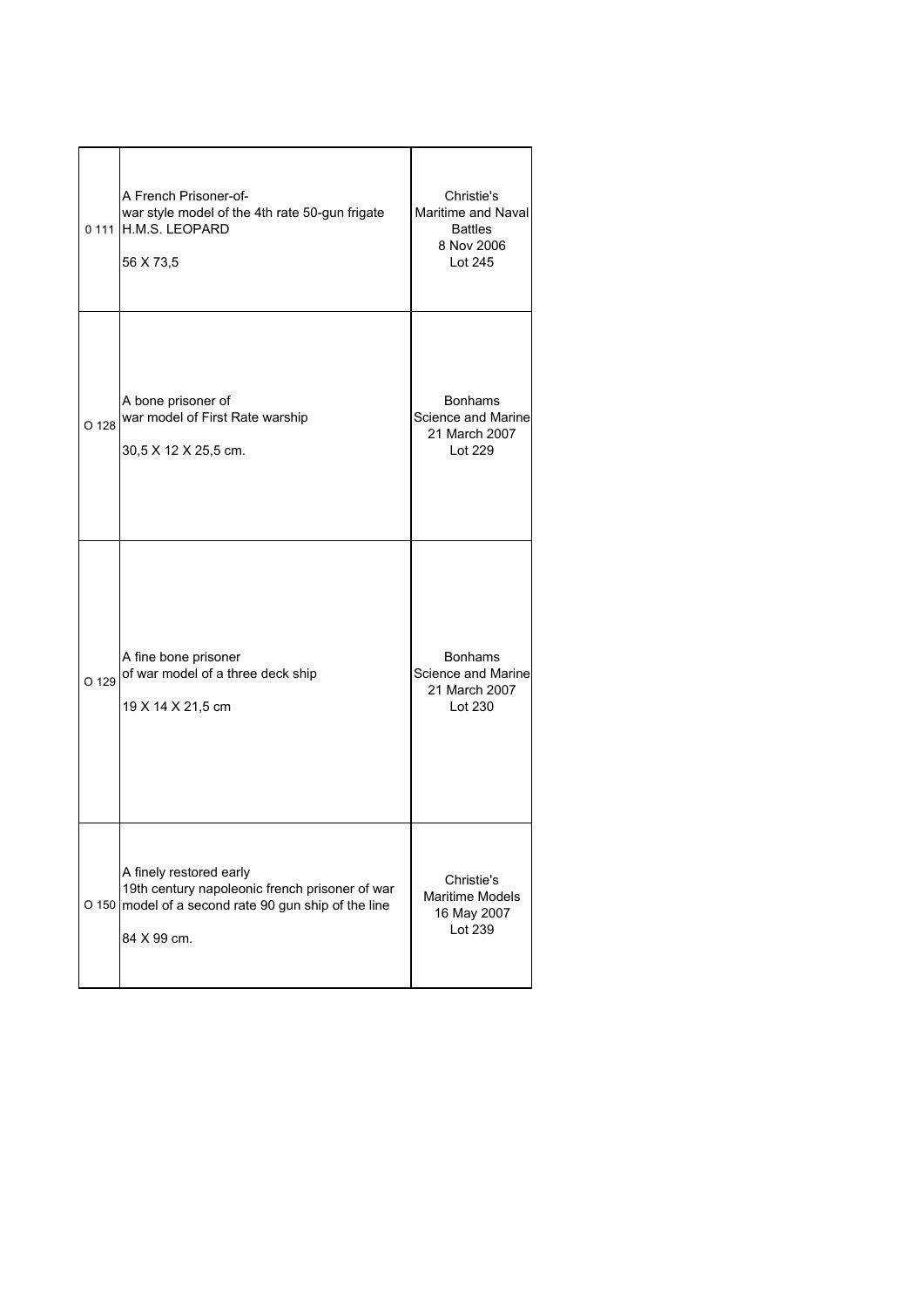|                  | A fine prisoner of war bone model of a<br>120 gun first rate ship of the line<br>O 173 circa 1800<br>38 X 13 X 35,5 cm                                                          | <b>Bonhams</b><br>Science &Marine<br>28 Nov 2007<br>Lot 360  |
|------------------|---------------------------------------------------------------------------------------------------------------------------------------------------------------------------------|--------------------------------------------------------------|
| O 174            | A well restored 19th century bone prisoner<br>of war model of an 80 gun ship<br>71 X 24 X 59,5cm.                                                                               | <b>Bonhams</b><br>Science & Marine<br>28 Nov 2007<br>Lot 361 |
| O 175            | A fine and large bone prisoner of war model of<br>H.M.S. VICTORY<br>81 X25 X 61 cm                                                                                              | <b>Bonhams</b><br>Science &Marine<br>28 Nov 2007<br>Lot 364  |
| O <sub>220</sub> | A fine French Prisoner of war style model<br>of an 80-gun Second Rate ship of the line<br>48 X 66 cm                                                                            | <b>Charles Miller</b><br>17 July 2008<br>Lot 116             |
| O <sub>221</sub> | A finely detailed and well presented early 19th<br>century napoleonic french prisoner of war bone<br>and baleen model of a 80 gun ship second rate<br>of the line<br>23 X28 cm. | <b>Charles Miller</b><br>17 July 2008<br>Lot 117             |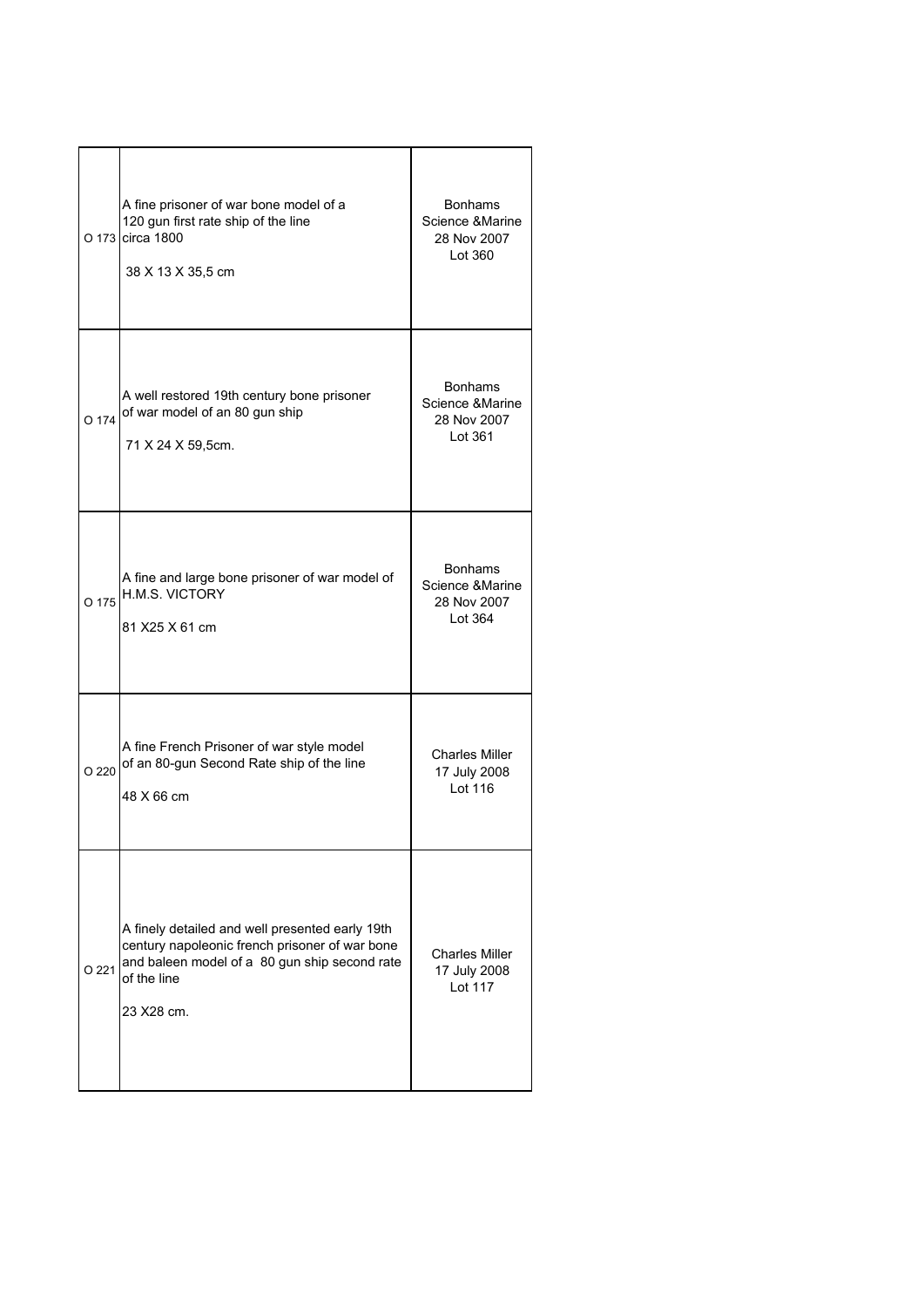| O 269 | A finely carved and well presented<br>Napoleonic French prisoner of war style wood<br>and bone ship of the first rate ship of the line<br>H.M.S. CALEDONIA<br>58,5 X 71 cm                                        | <b>Charles Miller</b><br><b>Maritime Models</b><br>29 April 2009<br>Lot 279   |
|-------|-------------------------------------------------------------------------------------------------------------------------------------------------------------------------------------------------------------------|-------------------------------------------------------------------------------|
| O 270 | A finely detailed<br>Napoleonic prisoner of war bone and baleen<br>model of an 80 gun third rate ship of the line,<br>contained within a mirror lined straw work display<br>case of large size<br>25,5 X 30,5 cm. | <b>Charles Miller</b><br><b>Maritime Models</b><br>29 April 2009<br>Lot 283   |
| O 336 | A well presented and detailed bone model<br>of a prisoner of war style ship                                                                                                                                       | <b>Charles Miller</b><br><b>Maritime Models</b><br>21 October 2009<br>Lot 270 |
| O 337 | A finely carved and well presented<br>Napoleonic French prisoner of war style<br>wood, bone and baleen ship model of the 3rd<br>rate Fame class ship-of-the-lineH.M.S. HERO<br>(1803)<br>48 X 61 cm               | <b>Charles Miller</b><br><b>Maritime Models</b><br>21 October 2009<br>Lot 283 |
| O 338 | An early 19th century Napoleonic French<br>prisoner of war model of the H.M.S. CIBELLE<br>28 X 36 cm                                                                                                              | <b>Charles Miller</b><br><b>Maritime Models</b><br>21 October 2009<br>Lot 286 |
| O 339 | A finely carved early 19th century<br>Napoleonic French prisoner of war bone model<br>of the 104 gun 1st rate ship-of-the-line<br>30 X 31,7 cm                                                                    | <b>Charles Miller</b><br><b>Maritime Models</b><br>21 October 2009<br>Lot 287 |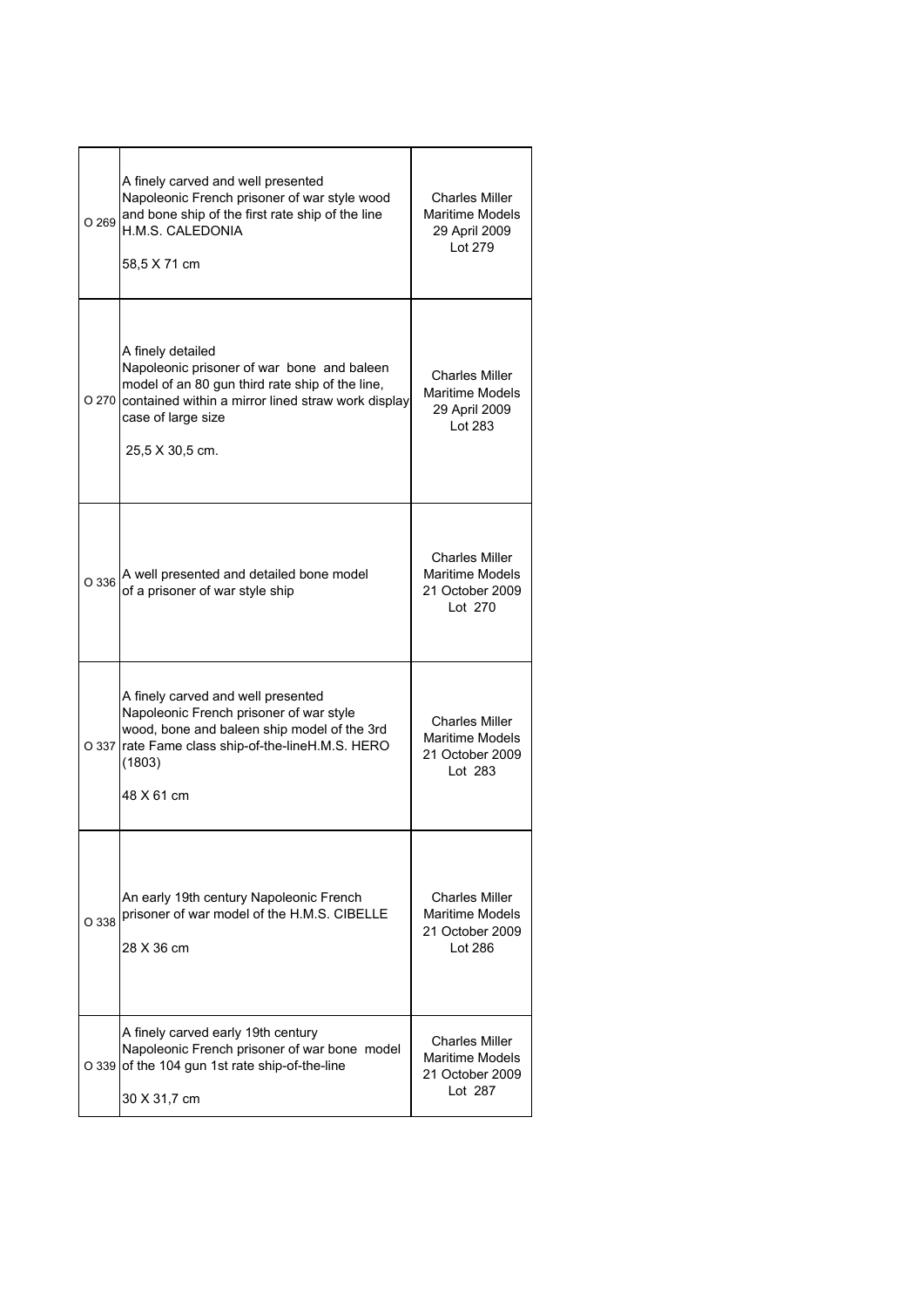| O 340 | A finely carved and well presented<br>Napoleonic French prisoner of war style<br>wood and bone ship model of the 2nd rate<br>London class ship-of-the-line H.M.S. PRINCE<br>(1788) and which served in the lee column at<br>Trafalgar<br>43 X 56 cm                                                                                                                                           | <b>Charles Miller</b><br><b>Maritime Models</b><br>21 October 2009<br>Lot 297 |
|-------|-----------------------------------------------------------------------------------------------------------------------------------------------------------------------------------------------------------------------------------------------------------------------------------------------------------------------------------------------------------------------------------------------|-------------------------------------------------------------------------------|
|       | A finely detailed french prisoner of war<br>style wood, bone and baleen model of the 3rd<br>O 370 rate ship of the line H.M.S. AGAMEMNON<br>61 x 76cm.                                                                                                                                                                                                                                        | <b>Charles Miller</b><br><b>Maritime Models</b><br>28 April 2010<br>Lot 243   |
|       | A highly detailed, planked and framed<br>1/4 :1 Scale model of the 74 four gun ship<br>H.M.S. VANGUARD as fitted for Lord Nelson<br>prior to the Battle of the Nile 1798<br>researched and modeled by Charles d'Clinton<br>O 376 together with framed details and 'gold' certificate<br>from the Model Engineer Exhibition, videos and<br>photographs of construction<br>132 X 162,5 X 66 cm. | <b>Charles Miller</b><br><b>Maritime Models</b><br>27 October 2010<br>Lot 289 |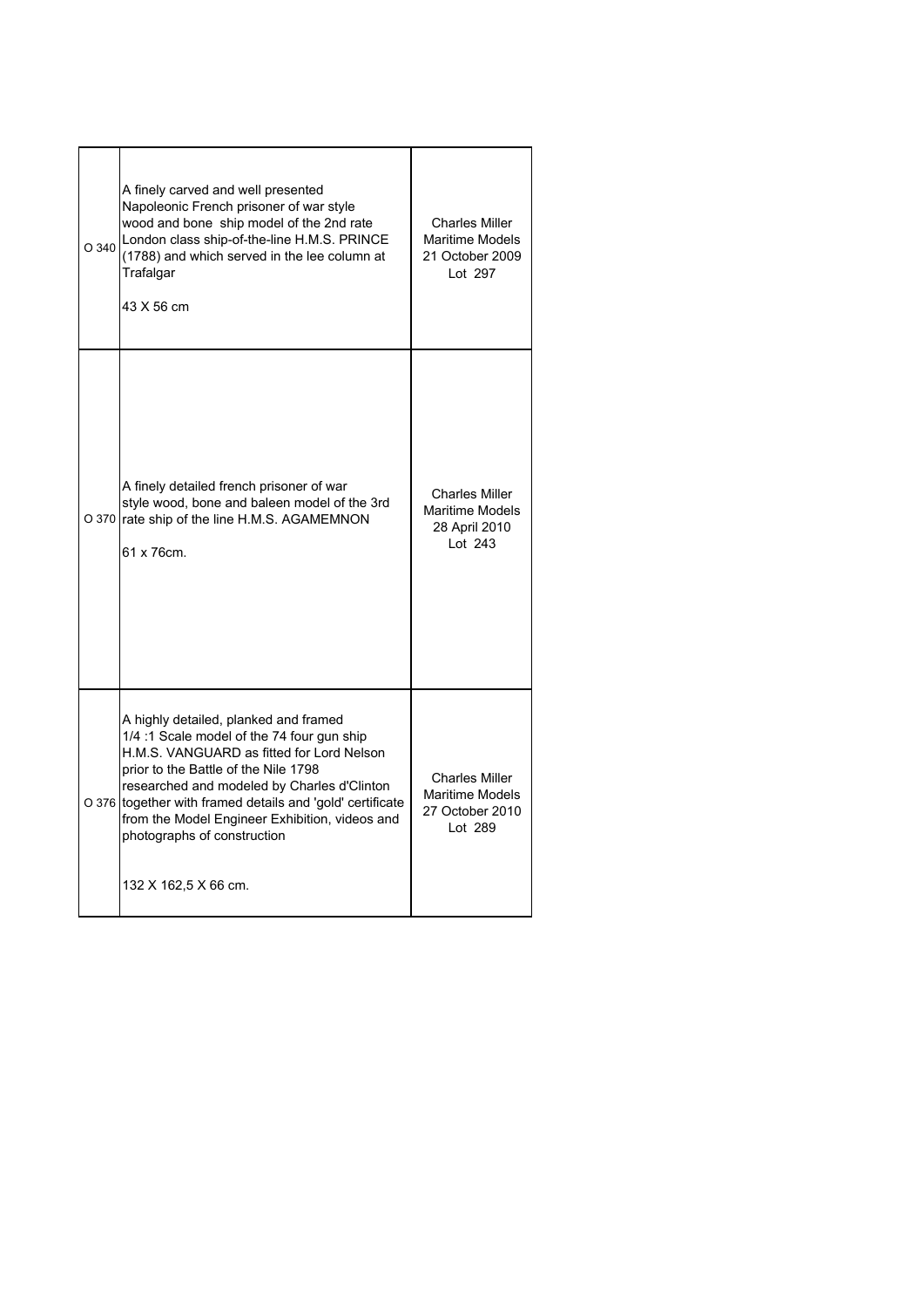| O 378 | A large and finely carved French<br>prisoner-of-war style bone and baleen model of<br>the 50 gun 4th rate H.M.S. LEANDER<br>66 X 89 cm.                          | <b>Charles Miller</b><br><b>Maritime Models</b><br>27 October 2010<br>Lot 311 |
|-------|------------------------------------------------------------------------------------------------------------------------------------------------------------------|-------------------------------------------------------------------------------|
| O 379 | A finely restored early 19th century Napoleonic<br>French<br>prisoner-of-war bone and baleen model of the 90<br>gun 2nd rate ship-of-the-line<br>40,5 X 53,4 cm. | <b>Charles Miller</b><br><b>Maritime Models</b><br>27 October 2010<br>Lot 312 |
| O 380 | A finely restored early 19th century Napoleonic<br>French<br>prisoner-of-war bone and baleen model of the<br>100 gun 1st rate ship-of-the-line<br>28 X 30,5 cm.  | <b>Charles Miller</b><br><b>Maritime Models</b><br>27 October 2010<br>Lot 314 |
| O 410 | An early 19th century Napoleonic French<br>prisoner of war bone and baleen model of a 100<br>gun first rate ship of the line<br>48,2 X 56 X 20,5 cm.             | <b>Charles Miller</b><br>Maritime<br>20 April 2011<br>Lot 259                 |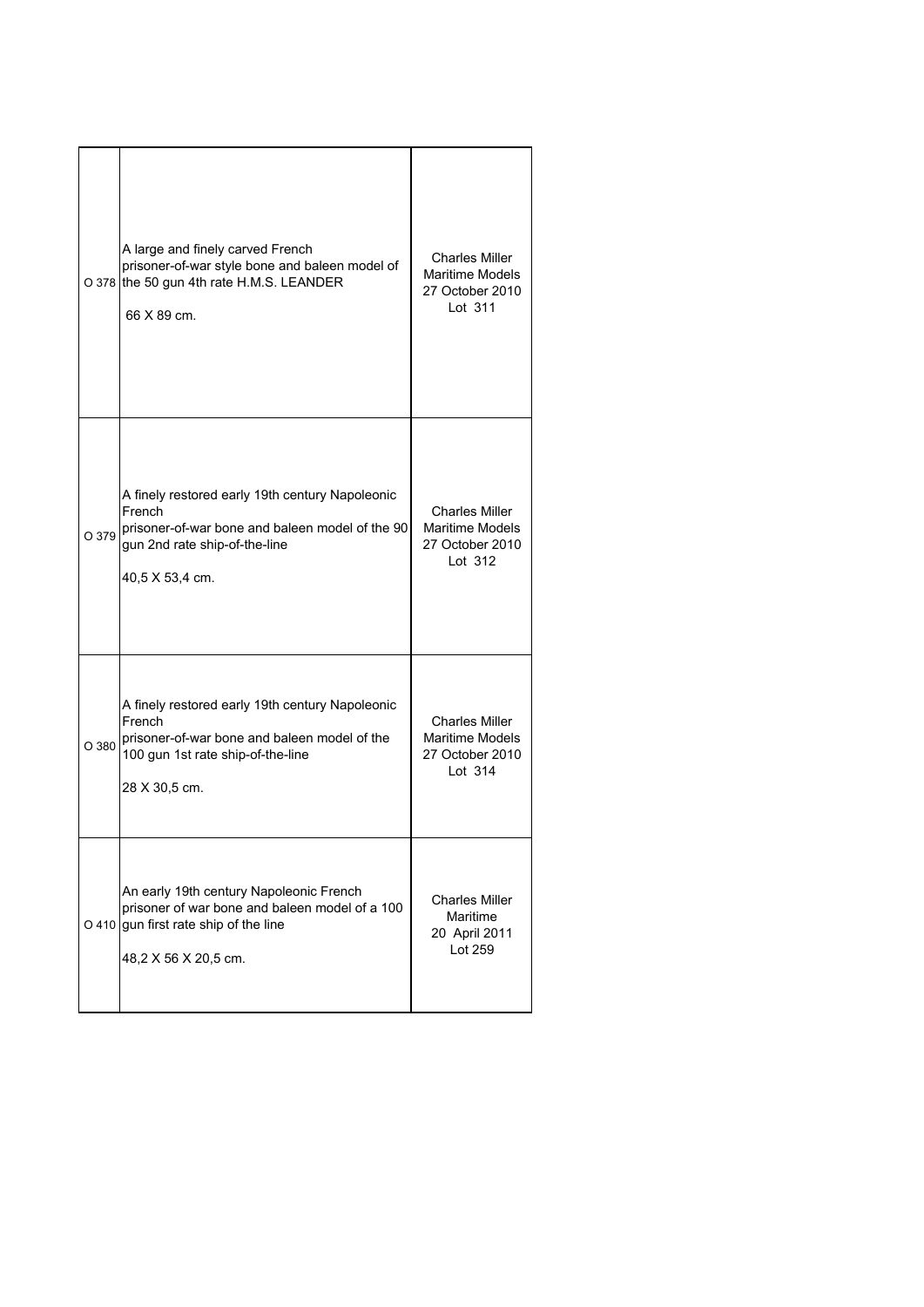| O 413   | An early 19th century Napoleonic French<br>prisoner of war bone and baleen model of a 100<br>gun ship<br>46 X 46 cm                        | <b>Charles Miller</b><br>Maritime<br>20 April 2011<br>Lot 277        |
|---------|--------------------------------------------------------------------------------------------------------------------------------------------|----------------------------------------------------------------------|
| O 414   | An early 19th century Napoleonic French<br>prisoner of war bone and baleen model of a 74<br>gun ship<br>58,5 X 58,5 X 21,5 cm              | <b>Charles Miller</b><br><b>Maritime</b><br>20 April 2011<br>Lot 282 |
| $O$ 415 | An early 19th century Napoleonic French<br>prisoner of war bone and baleen model of the 74<br>gun frigate H.M.S. MARS<br>54.5 X 75 X 28 cm | <b>Charles Miller</b><br>Maritime<br>20 April 2011<br>Lot 283        |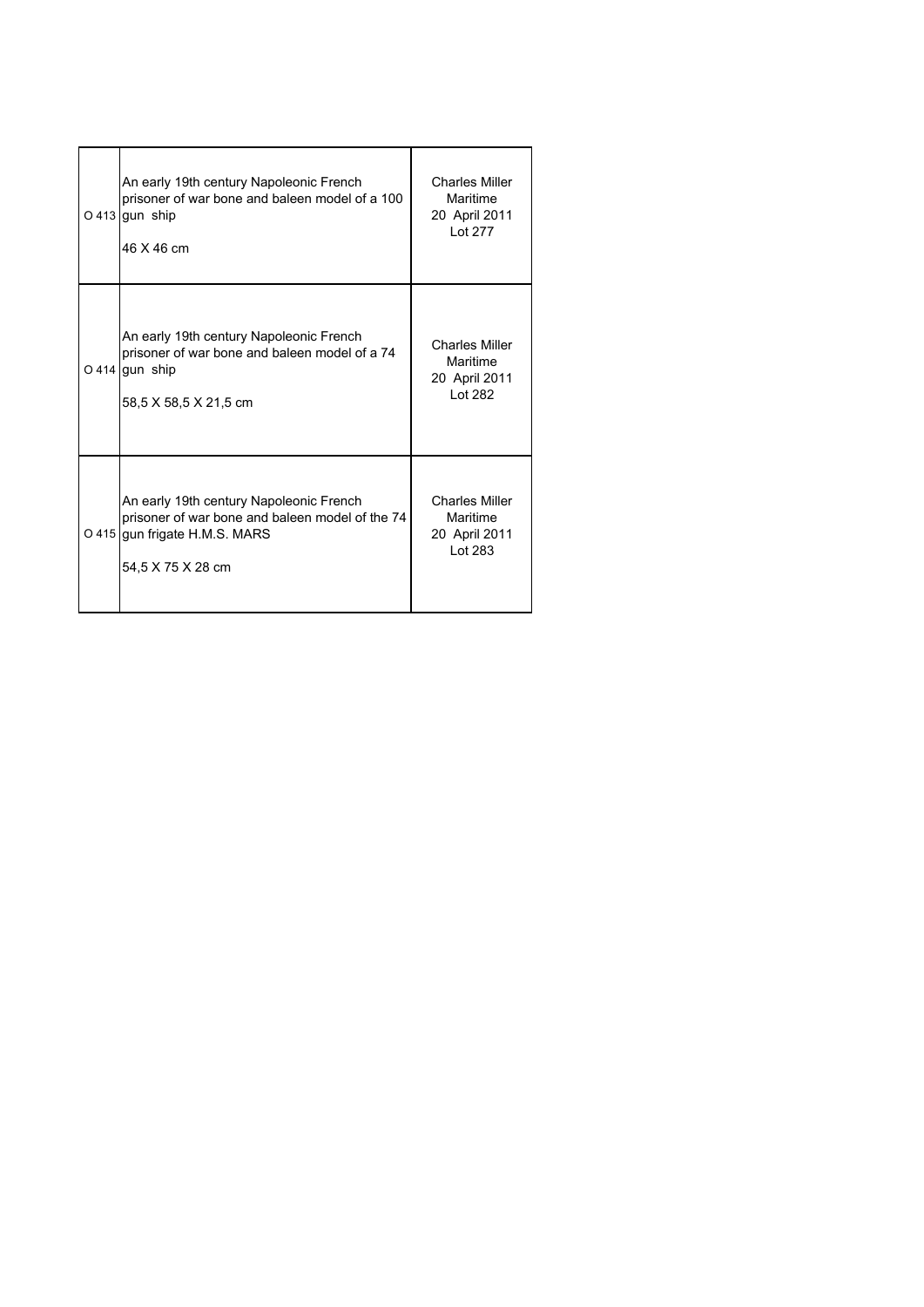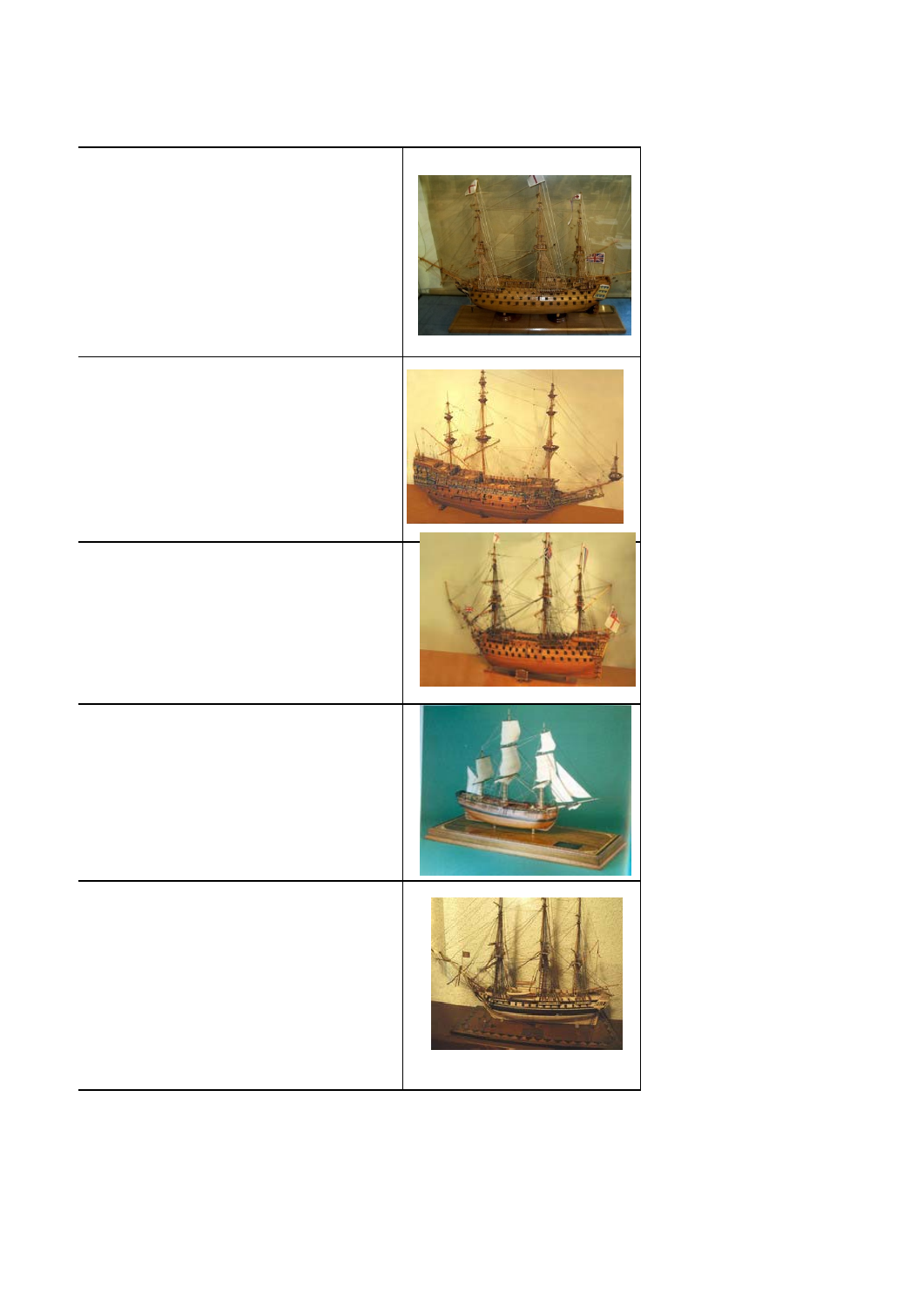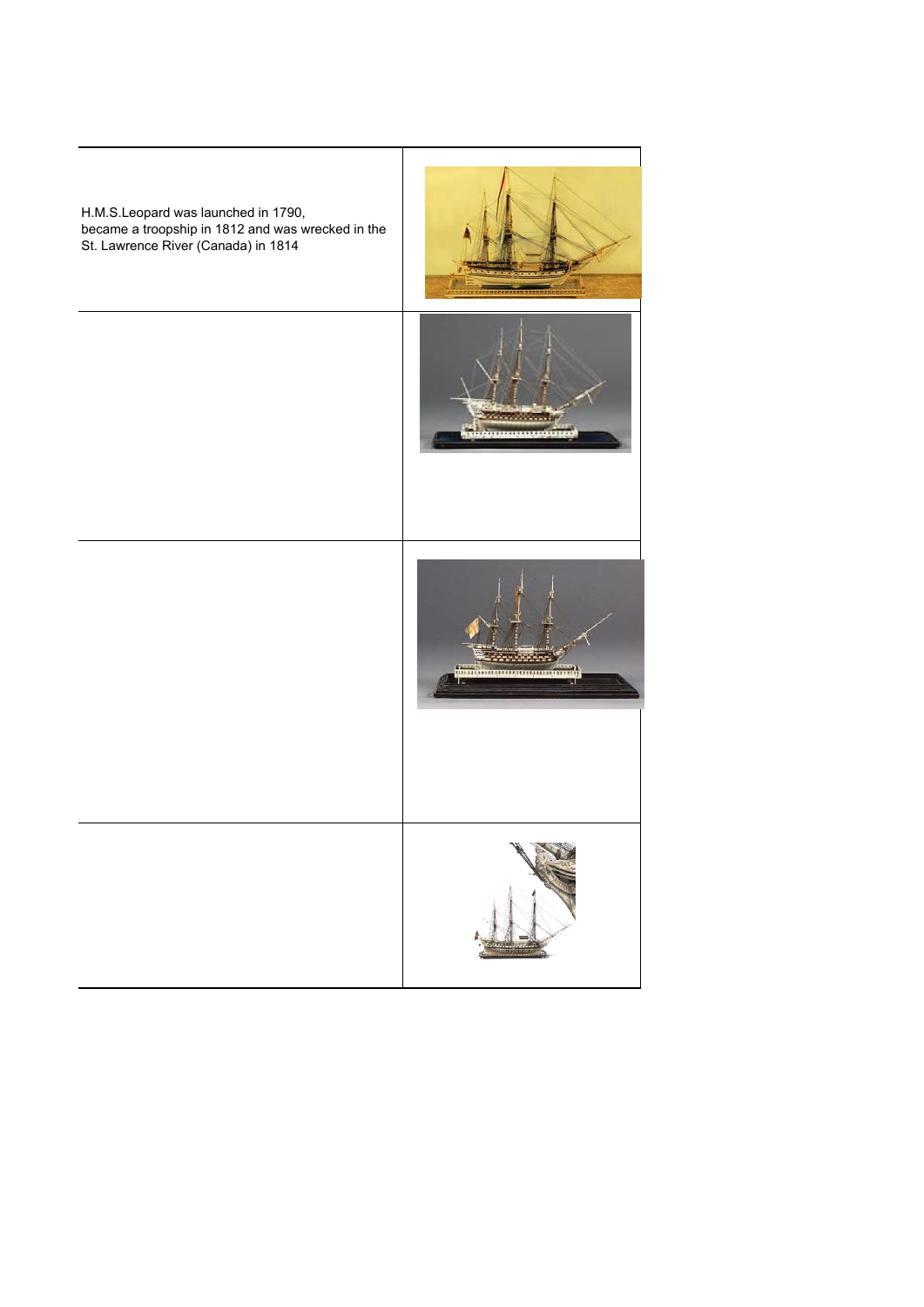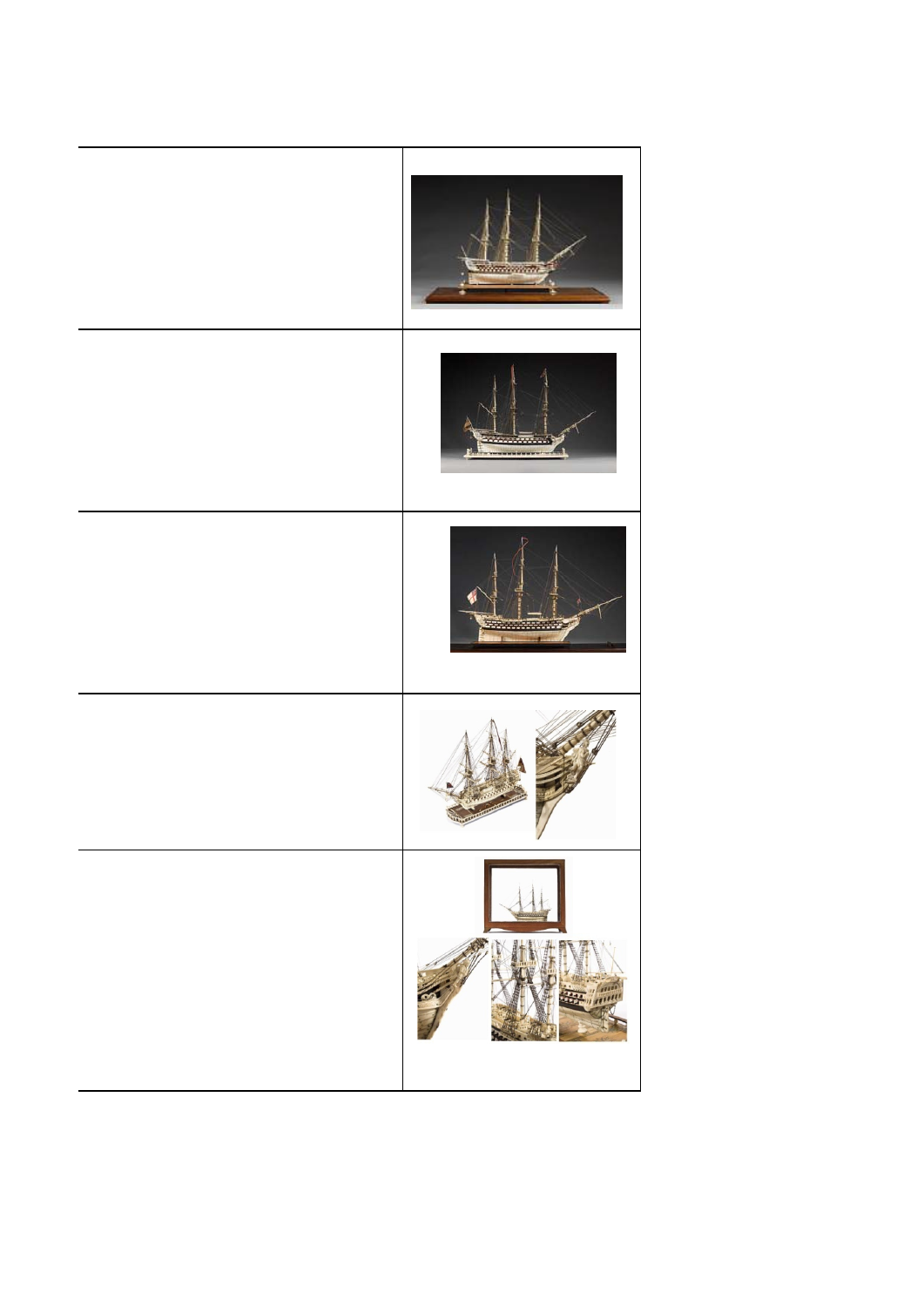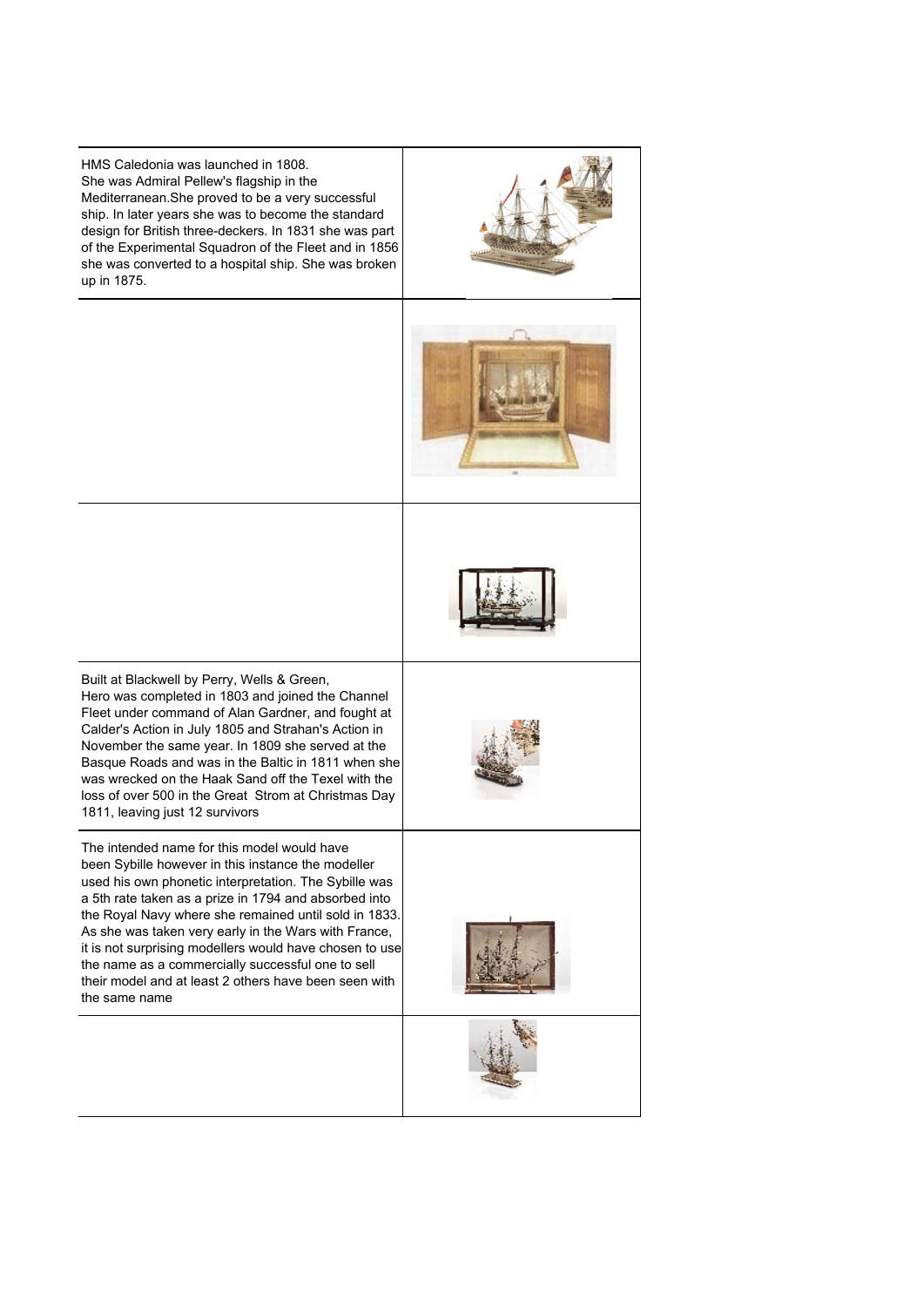Built at Woolwich and completed in 1787, Prince was the first ship to be lengthened by cutting in half and inserting a 17 foot section, to the vast improvement of her sailing abilities in 1796. At Trafalgar she engaged the Spanish Principe de Asturias (112) and the French Achille who caught fire and after Prince severed her mast and she became dangerous, the boats of Prince at great risk, saved many of the French crew. Despite all this, she was the only British ship in the action to suffer no injuries or casualties to any of her crew or officers

The H.M.S. Agamemnon saw service in the American Revolutionary, French Revolutionary and Napoleonic Wars, and fought in many of the major naval battles of those conflicts. She is remembered as being Nelson's favourite ship. The future Lord Nelson served as Agamemnon's captain from January 1793 for 3 years and 3 months, during which time she saw considerable service in the Mediterranean. She fought at the Battle of Trafalgar, as part of Nelson's weather column, where she forced the surrender of the Spanish four-decker Santνsima Trinidad. In June 1809 she grounded on an uncharted shoal in the mouth of the River Plate, whilst seeking shelter with the rest of her squadron from a storm.

H.M.S. VANGUARD 1.604 tons, was one of the 'Arrogant' class of two decked 74-gun third rates designed by Sir Thomas Slade in 1758. Although several ships were begun immediately, Vanguard was ordered 1779 and it took further 3 years before her keel was lain on 16 October 1872. Finally launched at Depthford on 6 March 1878, she measured 168 feet in length with a 47 foot beam, and was commissioned with a crew of 550 men.





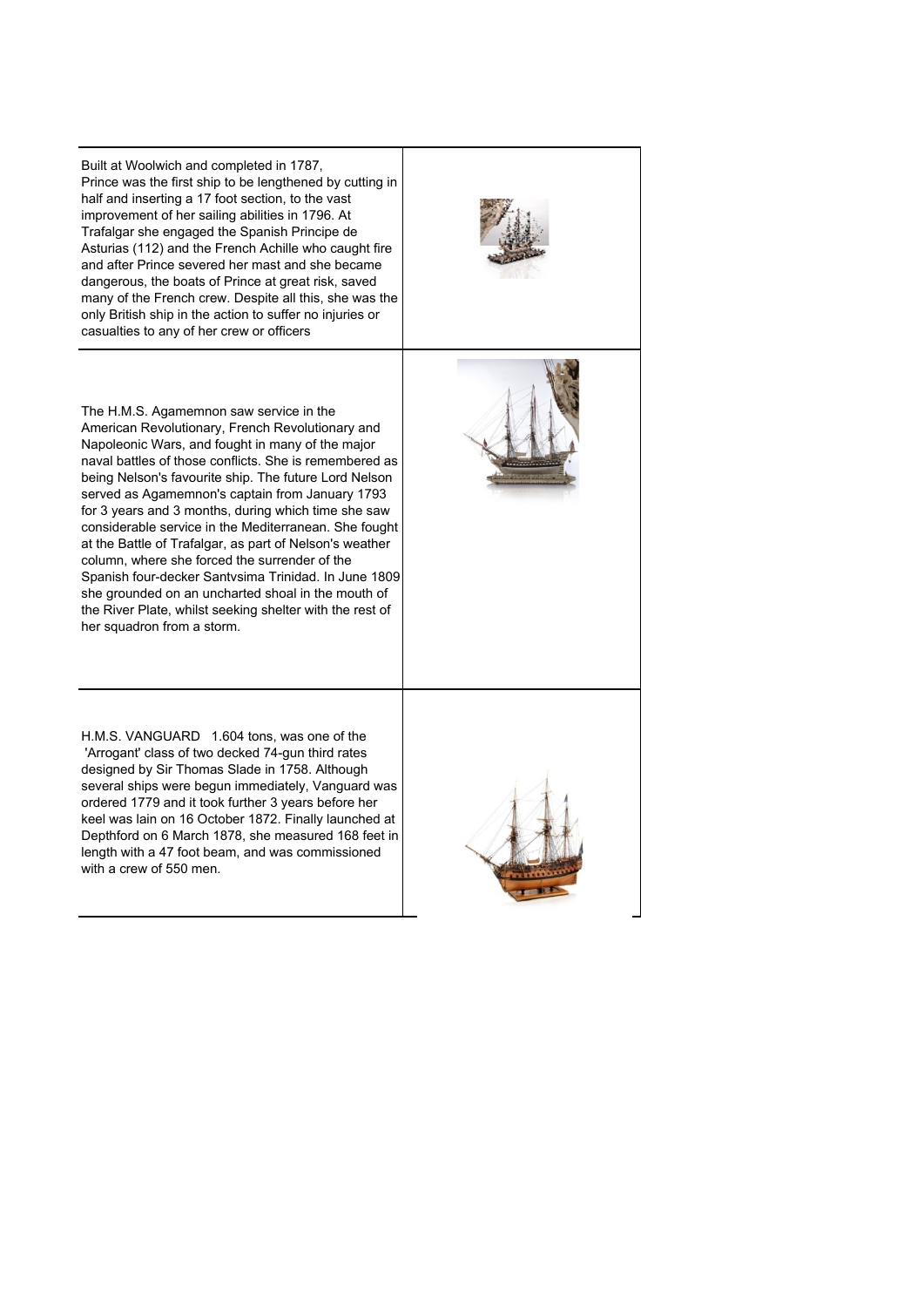